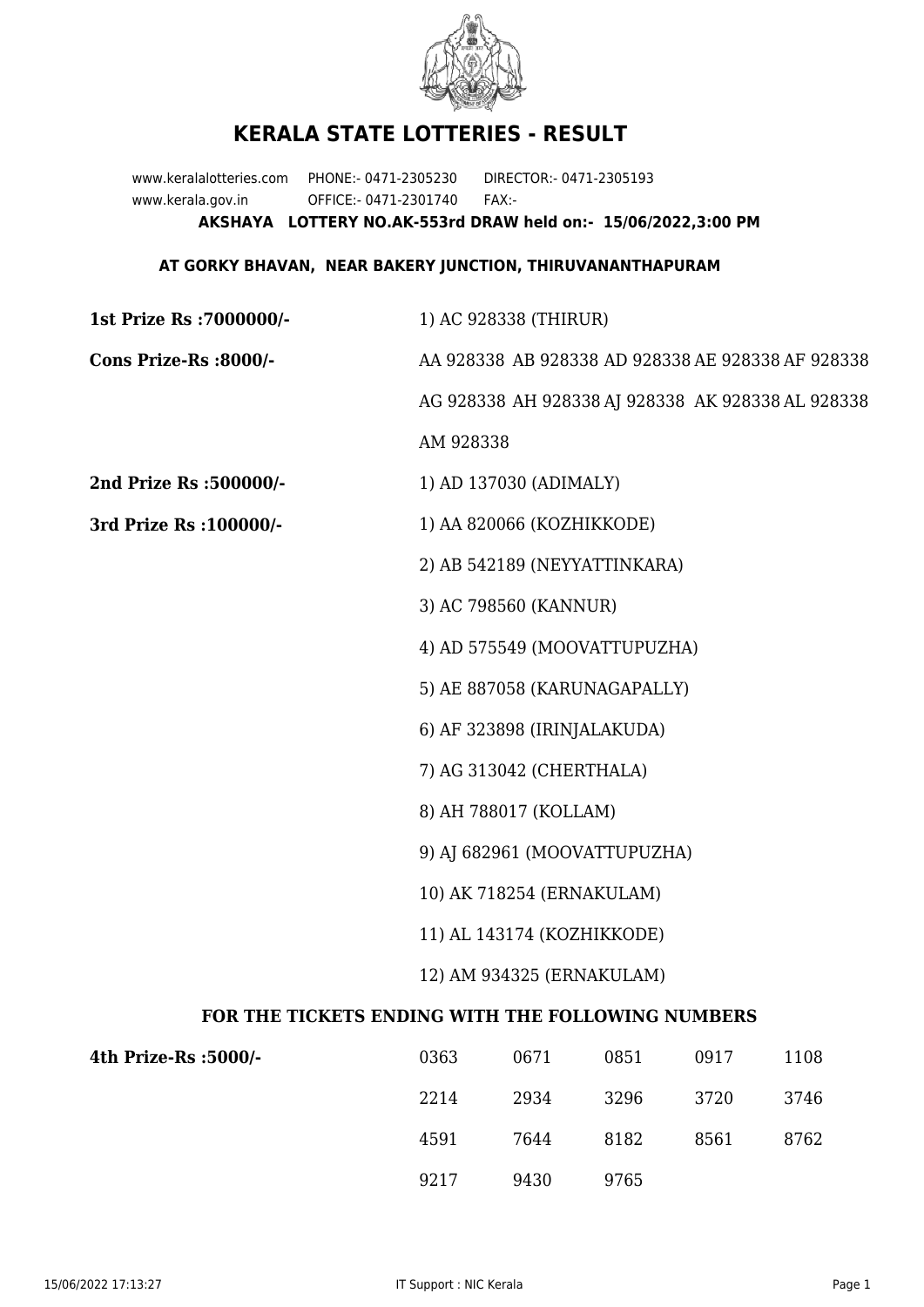| 5th Prize-Rs : 2000/- | 0277 | 0297 | 0970 | 4475 | 6545 |
|-----------------------|------|------|------|------|------|
|                       | 8928 | 9830 |      |      |      |
| 6th Prize-Rs : 1000/- | 0054 | 0211 | 0446 | 0907 | 1216 |
|                       | 1390 | 2094 | 2299 | 2744 | 3957 |
|                       | 3976 | 4015 | 4412 | 4516 | 4709 |
|                       | 4814 | 4890 | 6179 | 6472 | 6969 |
|                       | 7801 | 8043 | 8425 | 8592 | 8684 |
|                       | 9562 |      |      |      |      |
| 7th Prize-Rs :500/-   | 0032 | 0740 | 0822 | 0849 | 0853 |
|                       | 0980 | 1014 | 1045 | 1065 | 1317 |
|                       | 1529 | 1718 | 2007 | 2122 | 2255 |
|                       | 2294 | 2510 | 2749 | 2914 | 3096 |
|                       | 3114 | 3322 | 3343 | 3434 | 3516 |
|                       | 3569 | 3764 | 3840 | 3943 | 4151 |
|                       | 4467 | 4656 | 4835 | 5151 | 5284 |
|                       | 5618 | 5657 | 5778 | 5831 | 5854 |
|                       | 5855 | 6165 | 6293 | 6310 | 6487 |
|                       | 6602 | 6737 | 6905 | 6938 | 7095 |
|                       | 7098 | 7099 | 7162 | 7210 | 7272 |
|                       | 7323 | 7540 | 7713 | 7828 | 8145 |
|                       | 8691 | 8816 | 8855 | 9287 | 9422 |
|                       | 9532 | 9622 | 9650 | 9664 | 9815 |
|                       | 9954 | 9999 |      |      |      |
| 8th Prize-Rs : 100/-  | 0053 | 0129 | 0244 | 0340 | 0468 |
|                       | 0572 | 0634 | 0688 | 0694 | 0775 |
|                       | 0834 | 0848 | 0881 | 0985 | 1016 |
|                       | 1031 | 1155 | 1213 | 1297 | 1342 |
|                       | 1473 | 1474 | 1514 | 1526 | 1566 |
|                       | 1597 | 1620 | 1758 | 1851 | 1974 |